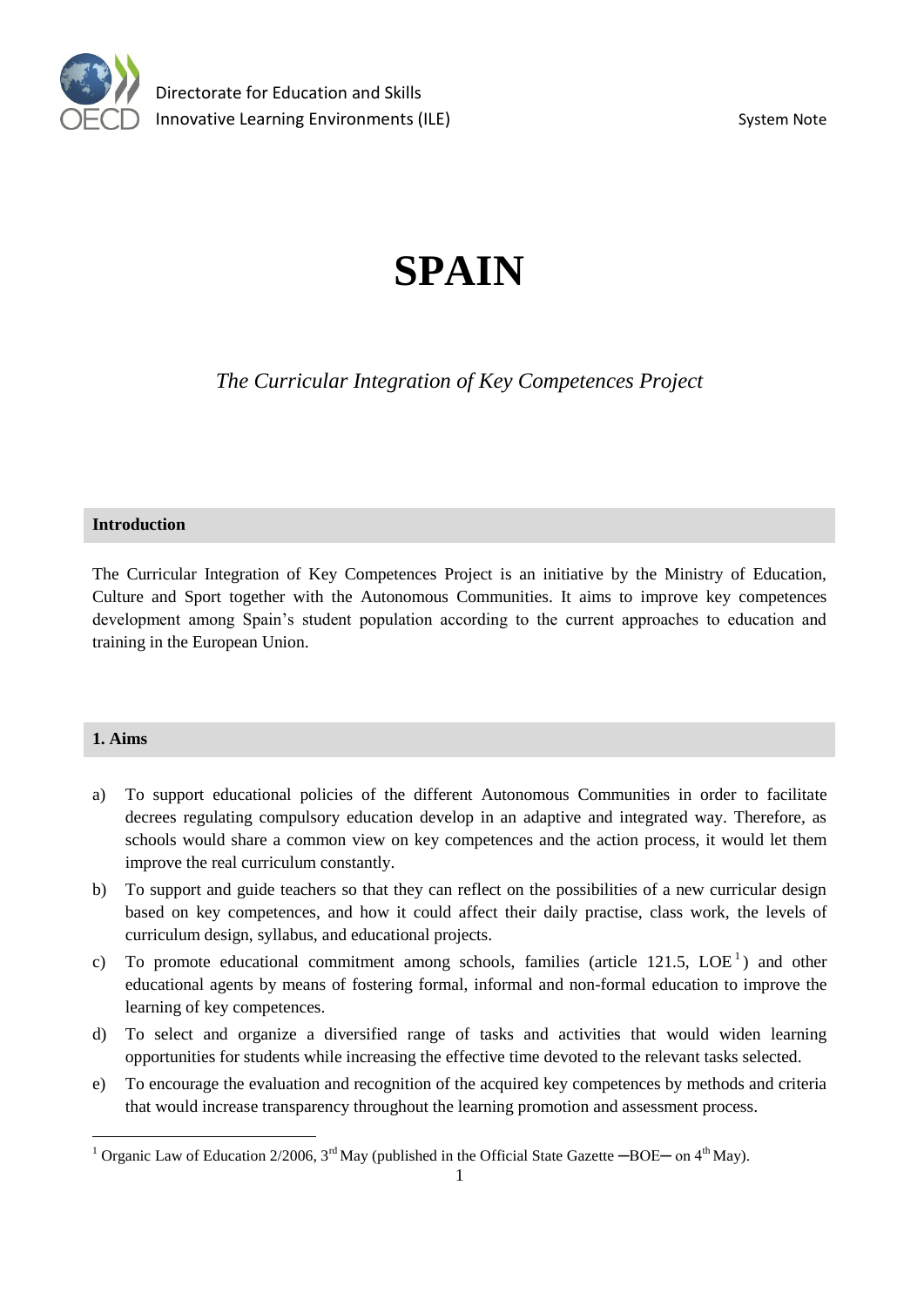

- f) To promote collaboration among different educational agents, especially between schools and the learning community, in order to achieve an effective transfer of the knowledge acquired on account of the curricular Integration of Key Competences and, furthermore, to incorporate that knowledge into each school's educational projects.
- g) To facilitate information and communication regarding the key competences proposal among the educational agents.
- h) To assess the environment in which the programme was designed and developed along with the processes and results achieved. It would help public administrations to gather different sources of information in order to improve policies attempting to promote educational success.

#### **2. Leadership and Partners**

The Ministry of Education, Culture and Sport leads the Curriculum Integration of Key Competences Project, and it is implemented by The National Centre for Educational Innovation and Research. The curricular Integration of Key Competences is aimed at public schools and state supported schools (*centros concertados*) that offer compulsory education; schools can take part in the project through teachers and the management team; the teaching team is to decide their participation in the project by a majority, in collaboration with other members of the learning community.

Participating schools were selected by the Councils/Departments of Education according to the participation requirements. In the first stage of the Curricular Integration of Key Competences, there were selected one hundred and fifty Primary and Secondary schools, both public and state supported. These schools are located among fifteen Autonomous Communities and the Cities of Ceuta and Melilla. Schools can choose the modality of participation in the project taking into account their level of progress in the development of key competences for learning.

#### **3. Strategies and activities**

#### **Modalities of participation**

The project approaches the curriculum integration of key competences through different modalities of participation for schools:

- Modality A1: Initiating Schools. It is planned for schools without any previous experience on key competences-based learning.
- Modality A2: "Advanced" Schools. This way of participation aims at schools that have previous experience on key competences-based learning.
- Modality A3: Consolidating Schools. This modality is planned for the 2012-2013 school year and gathers schools that have already gone through modalities A1 or A2.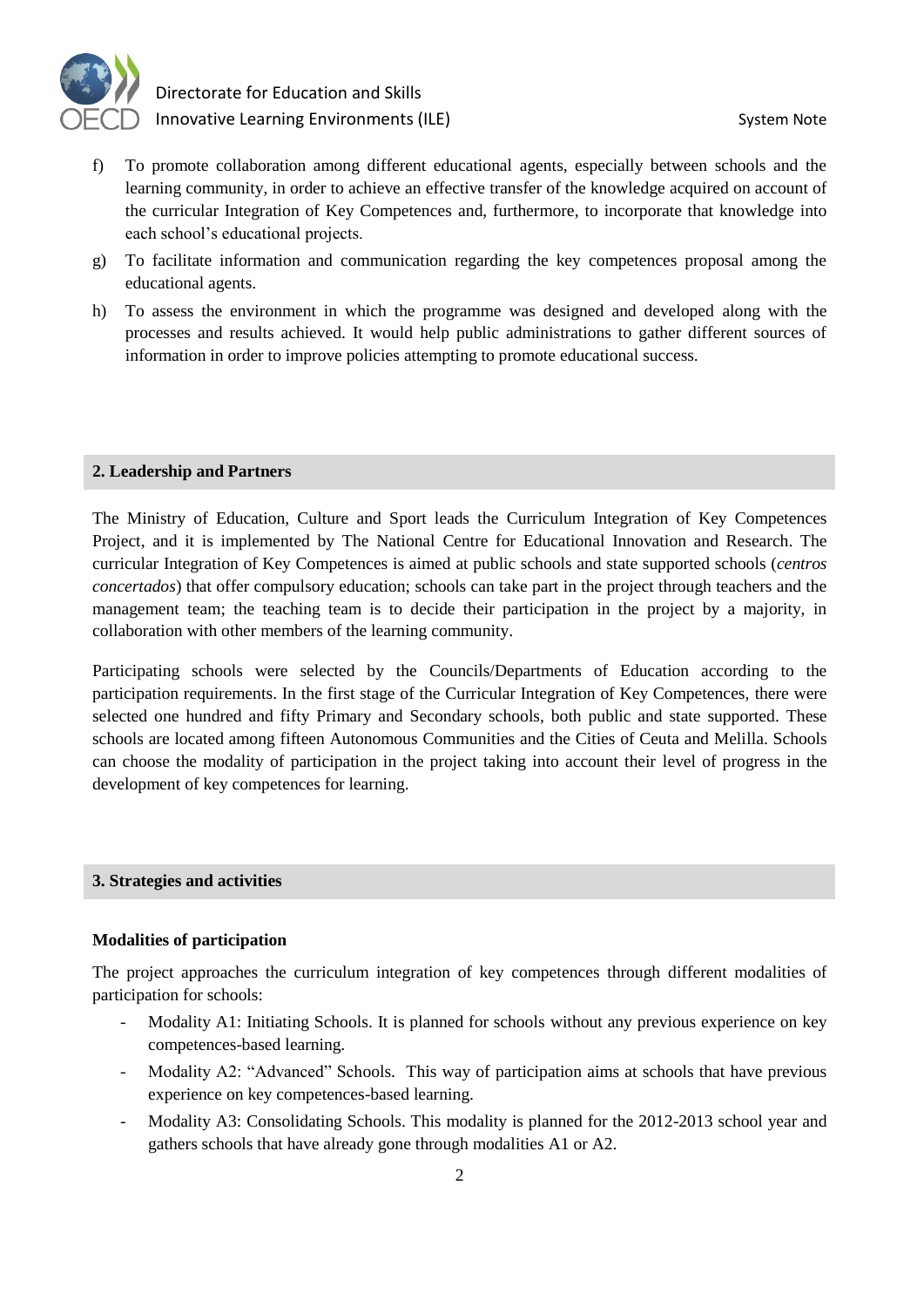

# **Sequence of training activities**

The following Project strategy is designed for working groups of teachers at school level. Thus, these groups would be able to experience changes together and progressively, to share their fears and opinions. Consequently, a common view on key competences and the best way to integrate them into the curriculum would be reached.

The course of action begins with face-to-face meetings —there were five in 2011— where participants from different Autonomous Communities —school coordinators— are trained by a group of experts appointed by the Ministry of Education, Culture and Sport. During these meetings, the group of experts present and explain those activities that will be carried out by the working groups of teachers in each school.

School coordinators attending these meetings become the project's leaders in each school. They organize working sessions for the group of teachers who take part in the project, and altogether fulfill the activities proposed in the previous face-to-face meetings. Directly after, there is a second meeting to reach conclusions on the activities that have been carried out. In the meeting, minutes are taken, and resources and conclusions of every activity are enclosed.

Considering the acquired knowledge and as a final activity for each modality, schools accomplish to tasks: an activity portfolio, and a report of all the meetings that took place. Both documents will become the "school biography". Thanks to this organised compilation of activities and meeting reports it is possible to bring into consideration an outline for the school institutional documents: educational project, levels of curriculum design, and syllabus.

For each modality of participation the sequence of training activities is as follows:

# *1 st Stage (2010-2011):*

a) *Modality A1: Initiating Schools.* At this stage, the objective is for the teachers to reflect on their own class practise and to get initiated into a competence-based syllabus.

- Previous Activity. It aims to understand key competences within a social and cultural changing context, as recommended by the European Union and as an integrating part of the Organic Law of Education.
- Activity 1. It pursues to uncover the presence of key competences in the real curricula that takes place in class.
- Activity 2. It is about how to blend key competences with class tasks: exercise, activity and task.
- Activity 3. It approaches the syllabus and how the curriculum elements relate to key competences.
- Activity 4. This activity is called "Methodology and Class: models of thought and teaching, and their relation to key competences. Complex task".
- Activity 5. Assessing the key competences (initiating level).
- Activity 6. This activity helps to create a "school biography" by gathering information from the activity portfolio and the meeting reports.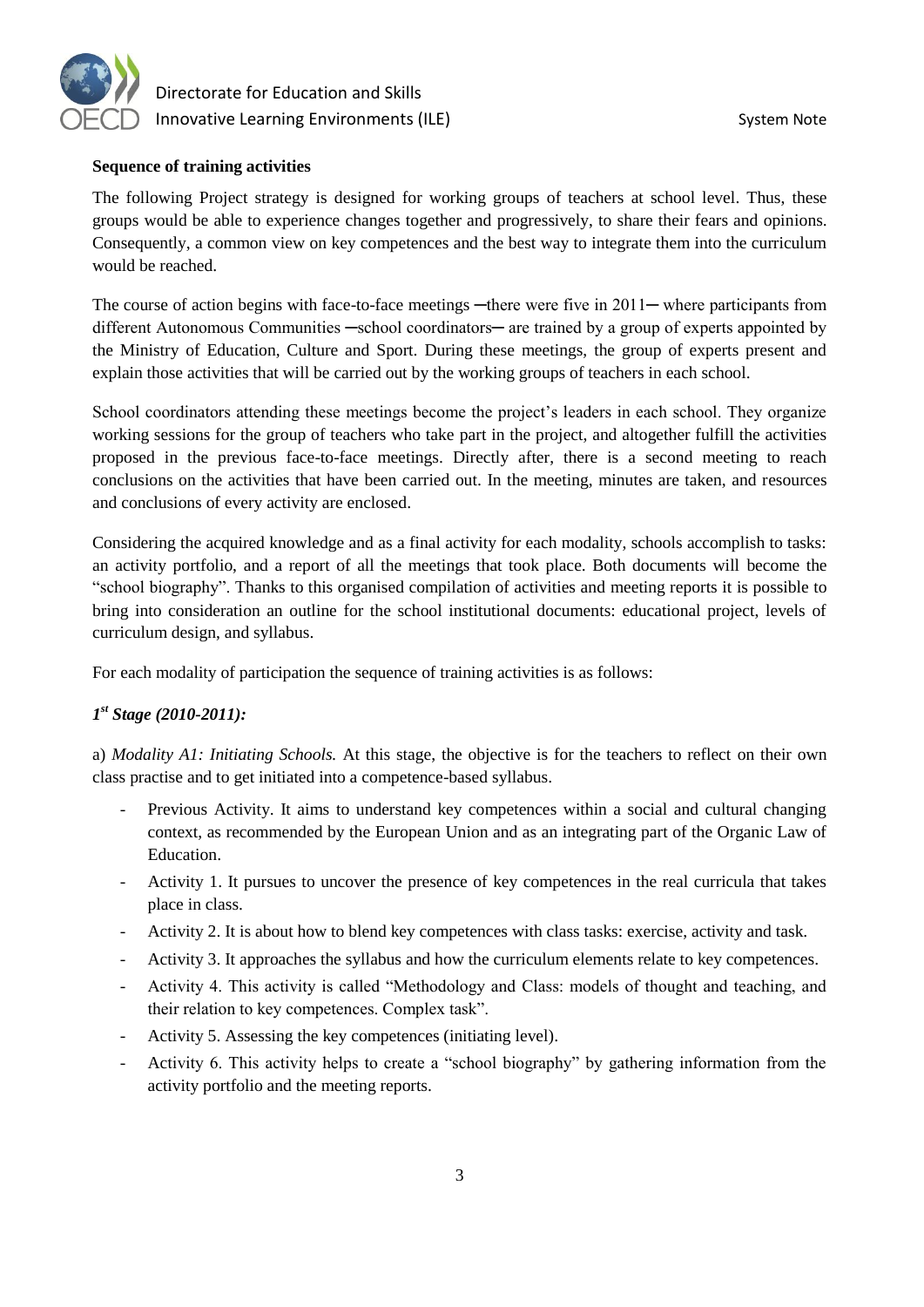

b) *Modality A2: "Advanced Schools".* The goal for this modality of participation is to build a common view that it is shared by each teaching team.

- Activity 1. Teachers would try to build a common view on the role of key competences in the school.
- Activity 2. In this activity teachers create an "integrated didactic unit".
- Activity 3. At this point, teachers assess the current school project and how the implementation of key competences would affect it.
- Activity 4. Based on the assessment of activity 3, new ground principles are incorporated into the school project.
- Activity 5. Teachers design an improvement plan for the school regarding every aspect of the learning environment: equipment, use of space, resources, methodologies, etc.
- Activity 6. This activity helps to create a "school biography" by gathering information from the activity portfolio and meeting reports.

# *2nd Stage (2012-2013):*

a) *Modality A2: "Advanced" Schools.* Schools that participated through Modality A1 in the first stage of the project become now "Advanced" Schools and carry out the Modality A2 activities explained above.

b) *Modality A3: Consolidating Schools.* Schools that participated through Modality A2 in the first stage of the project become now "Consolidating Schools". This Modality A3 seeks to make more profound and more sustainable changes involving the school as a whole. To achieve this challenge the project focuses on two aspects: assessment, and teachers' competence profile.

- Activity 1. It is called "Improvement programmes and their contribution to assess students".
- Activity 2. It is about the teachers' competence profile.

#### **Cooperative Environment for Curriculum Development**

An important strand of the curricular Integration of Key Competences is the Collaborative Web Platform for Curriculum Development. It is a Moodle Platform coordinated by the Ministry of Education, Culture and Sport and it is conceived as a meeting point for the participants to communicate, learn, manage resources, and receive guidance.

#### **4. Context**

"To become the most competitive and dynamic knowledge-based economy in the world capable of sustainable economic growth with more and better jobs and greater social cohesion" is one of the objectives stated by the European Council of Lisbon in March  $2000^2$ . From there to the Council

 $2$  Lisbon European Council, 23-24 March 2000.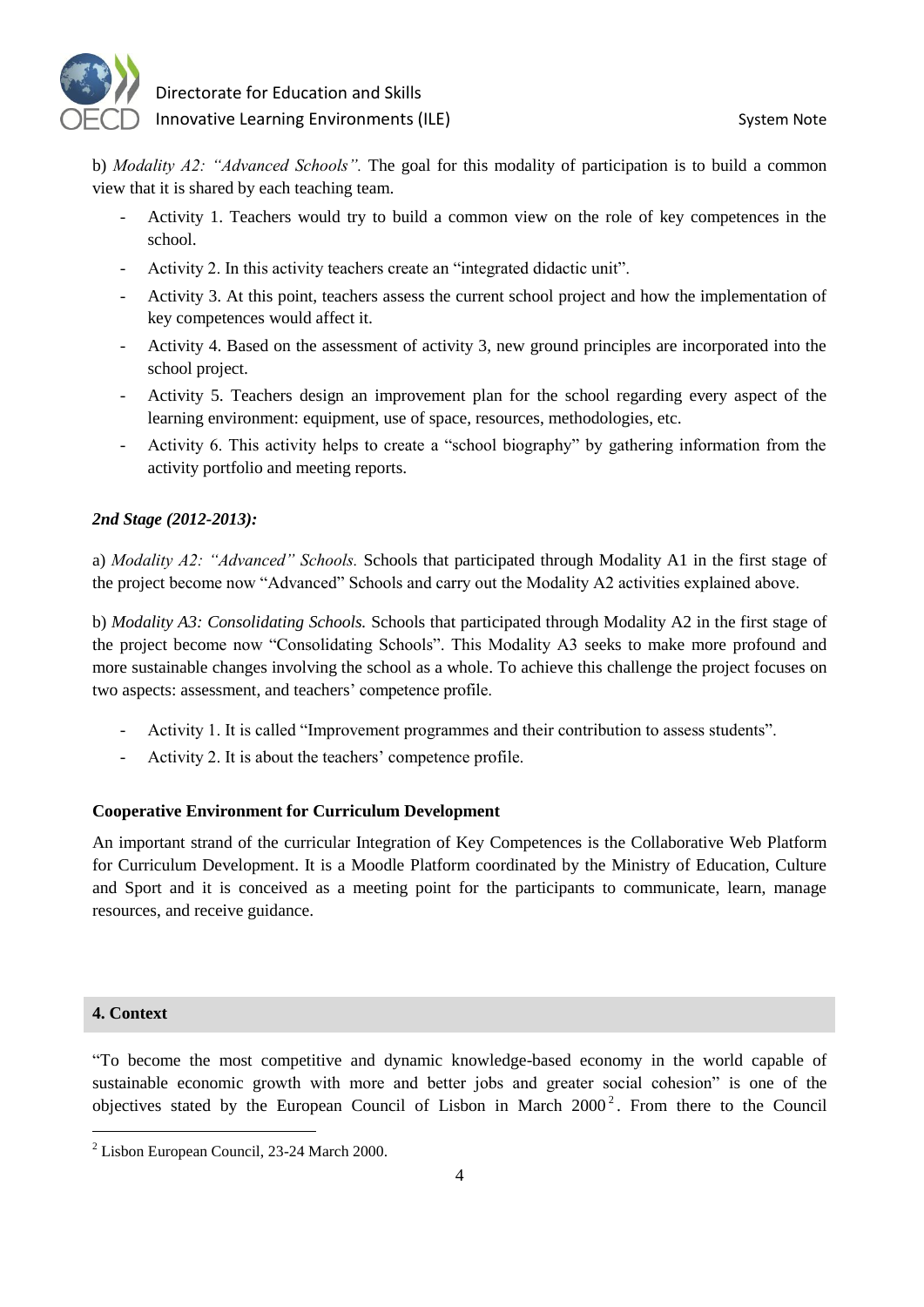

Conclusions of 12 May 2009 on a [Strategic Framework for European Cooperation in Education and](http://eur-lex.europa.eu/LexUriServ/LexUriServ.do?uri=CELEX:52009XG0528%2801%29:EN:NOT)  [Training](http://eur-lex.europa.eu/LexUriServ/LexUriServ.do?uri=CELEX:52009XG0528%2801%29:EN:NOT) ("ET 2020"<sup>3</sup>), the European Union guidelines insist that all citizens need to be able to acquire key competences as a prerequisite for the European Union to become a competitive knowledge-based economic, and furthermore, for all citizens to realise their potentials.

#### **5. Resources**

Within the framework of Thuringian educational policies, funds for the scientific support from the Friedrich-Schiller-University of Jena, overseen by Prof. Gläser-Zikuda, in the amount of 130,000.00 Euros will be made available by the TMBWK for the implementation of the start-up project "Development of Inclusive and Innovative Learning Environments". Furthermore, schools receive support through the distribution of additional weekly teaching hours and for non-staff costs, for example: material costs, travelling costs and hourly wages for consultants. Finally, the start-up project will be appropriated with 100 weekly teaching hours from the pool of support systems for advisors of school development.

### **6. Development over Time**

 $\overline{a}$ 

On the 28<sup>th</sup> of September of 2010, following the recommendations of the European Union "ET2020" about the need for all citizens to acquire key competences, the Education Sector Conference between the Minister of Education and the Education Authorities of the different Autonomous Communities approved a territorial cooperation programme: "Consolidation of Key Competences as a Key Element in the Curriculum". It meant the beginning to the curricular Integration of Key Competences as one of the multiple actions of the programme. In January 2012, once the territorial cooperation programme was completed, the curricular Integration of Key Competences became one of the lines of work for the Innovation Programmes Area of the Ministry of Education, Culture and Sport; this area, together with the Autonomous Communities and the Cities of Ceuta and Melilla, deals with the continuity of the open research-action process started by the curricular Integration of Key Competences.

In 2011, from January to December, the first stage of the project took place. Via modalities A1 and A2, this first stage focused on guiding and training teachers in their schools. This experience made it possible to develop pedagogical materials for a competence-based syllabus design as key competences are to be integrated in compulsory education since the Organic Law of Education in 2006.

In the first semester of 2012 the "*Shared Didactic Guide"* gathers syllabus design materials that had been created by Modality A2 schools and make them available to the project coordinators and all participating schools; in addition, a digital application was developed to help schools with the project. Furthermore, arrangements for the second stage of the project began: development of new modality A3; continuation of

<sup>&</sup>lt;sup>3</sup> Council Conclusions of 12 May 2009 on a [strategic framework for European cooperation in education and training](http://eur-lex.europa.eu/LexUriServ/LexUriServ.do?uri=CELEX:52009XG0528%2801%29:EN:NOT) (ET 2020) [Official Journal C 119 of 28.5.2009].

[http://europa.eu/legislation\\_summaries/education\\_training\\_youth/general\\_framework/ef0016\\_en.htm](http://europa.eu/legislation_summaries/education_training_youth/general_framework/ef0016_en.htm)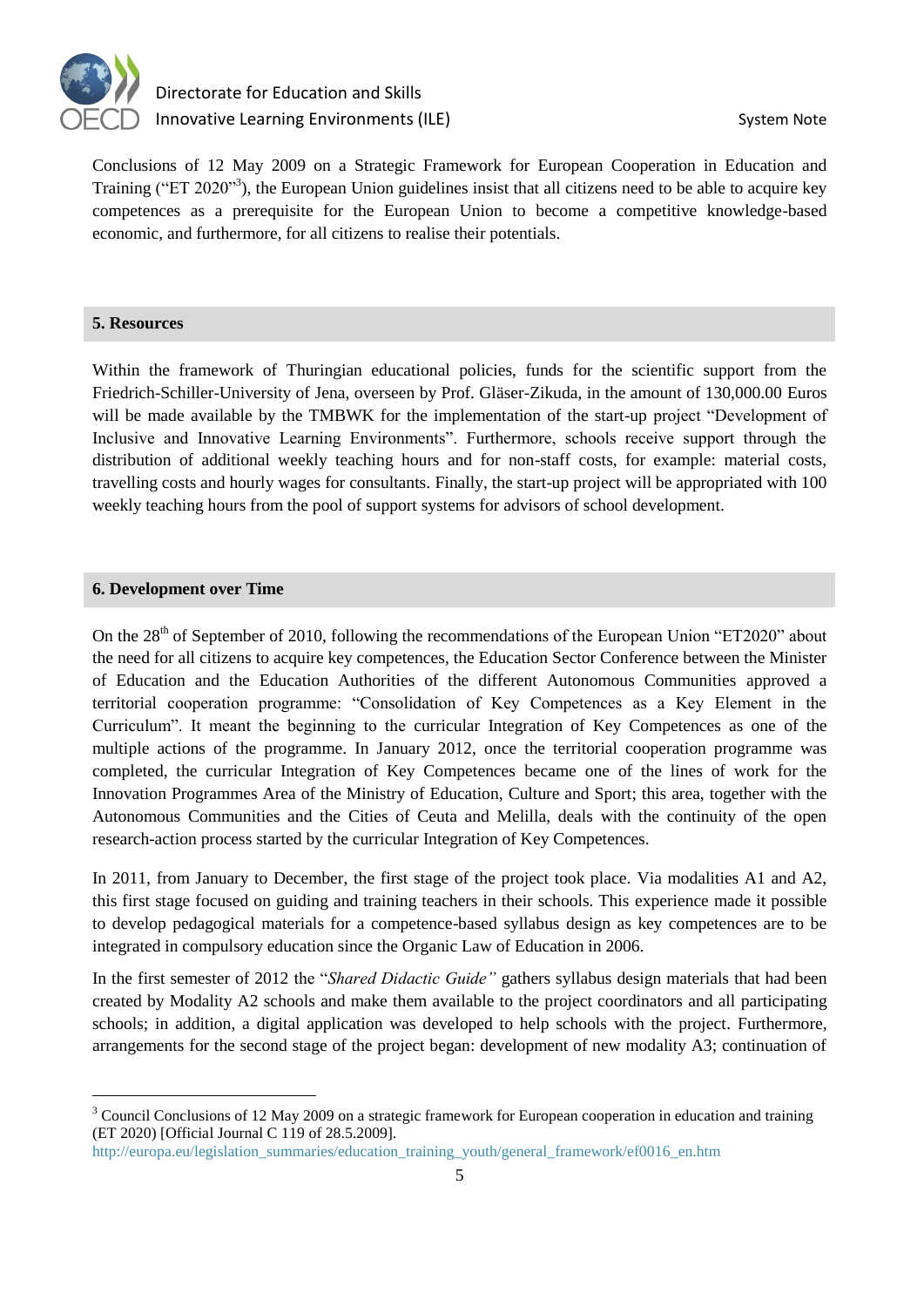

modality A2; and guidance and support for those administrations willing to implement modalities A1 and A2 in their jurisdiction.

# **Communication Plan**

- The Communication Plan is another strand of the curricular Integration of Key Competences. It contemplates different actions:
- Presentation and awareness campaign on the curricular Integration of Key Competences: posters, leaflets, logos, etc. It is aimed at the learning community.
- Design and creation of a network of reference schools for curricular integration of key competences.
- Working sessions dedicated to the outcomes of the different strands of the project.
- Web Portal<sub>4</sub> conceived to bring closer to the learning community all resources regarding curricular integration of key competences that different administrations and groups offer.

# **7. Evidence of effectiveness and efficiency**

Once the first stage of the curricular Integration of Key Competences was completed, an external evaluation was carried out in order to bring a useful feedback for the central administration, the regional administrations, and teachers from the participating schools. Evaluation tools consisted of questionnaires, interviews, etc.

Different aspects brought to light by the evaluation results make clear the efficiency in achieving the project objectives:

**Pertinence.** The project is pertinent to three perspectives:

- Legal pertinence: the project answers to a curricular requirement specified on the Organic Law of Education.
- Pedagogical pertinence: 68% of teachers consider the project supportive to innovation, both at a personal and school level.
- Organizational pertinence: 70% of school coordinators consider that the project either is a key aspect or supports innovation strategies in their schools.

# **Coherence:**

- Coherence in the connection between Central Administration and the Regional Education Administration of the Autonomous Communities and the Cities of Ceuta and Melilla is accomplished thanks to monthly coordination meetings. This way of cooperation facilitates

<sup>&</sup>lt;sup>4</sup> http://www.educacion.gob.es/cniie/investigacion-innovacion/competencias-basicas.html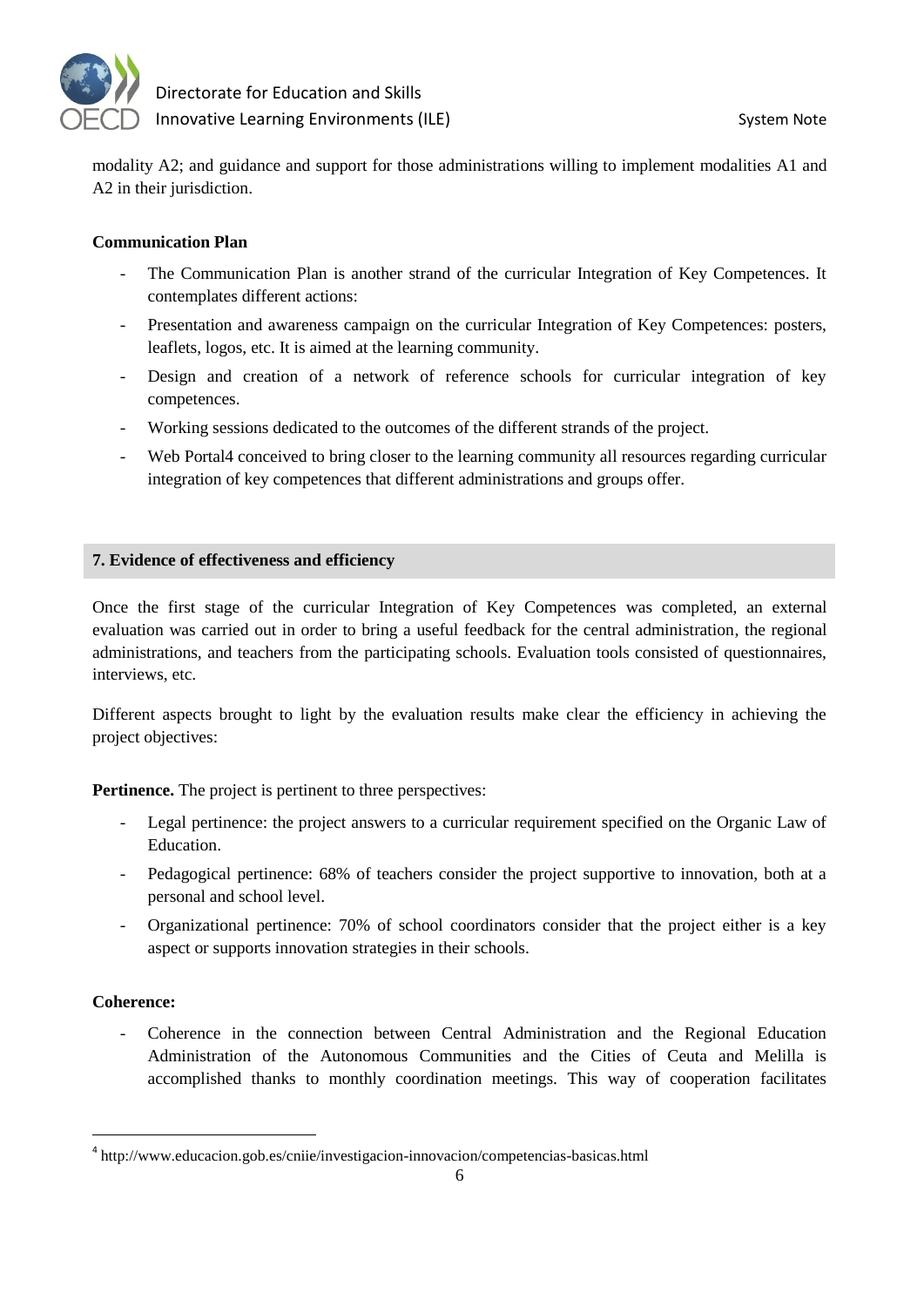

coordination and communication among educational agents from the different Autonomous Communities, the Cities of Ceuta and Melilla, and Central Administration (see objectives a and g).

Coherence in the connection between Regional Education Administrations and schools: 59% of school coordinators are "satisfied" or "very satisfied" with the work carried out by the Pedagogical Base Team in the Autonomous Communities.

# **Participation:**

- 4.257 out of 6.579 teachers working in the participating schools took part in the project; this is 65% of the teaching team.
- 63% teachers participated in the project moved by intrinsic motivation; and 26% participated to receive training on this compulsory curricular matter.

# **Impact:**

- 69% teachers had no previous experience on competences-based teaching and learning; six months after the project started, 68% of those teachers stated that a key competences-based learning is a valuable addition to their practice or an indispensable one. This result shows that the curricular Integration of Key Competences helps teachers in daily practice, and also to reflect on the implications that competences-based learning can have in syllabus planning and class activities (see objective b).
- By means of curriculum design materials developed by Modality  $A2$  —"Advanced" Schools—, the project contributes to select and organise a diversified range of tasks and activities that would widen learning opportunities for students (see objective d).

# **Viability:**

- Teachers' commitment to develop a competences-based learning approach in their schools became stronger. 99% of school coordinators and 75% of teachers expressed their interest in carrying on with the project (see objective c).
- In some Autonomous Communities, the capability of political decision of the regional coordinators over the school network made possible the implementation of similar projects to the curricular Integration of Key Competences at a regional level (see objective c).

## **8. Success Factors**

The evaluation results point out the following as key factors for the project:

- a. A reflection process experienced and shared by the school as a whole becomes a strategy that promotes bottom-up changes.
- b. A cascade model of training and self-training grants great importance to the development of key competences in class.